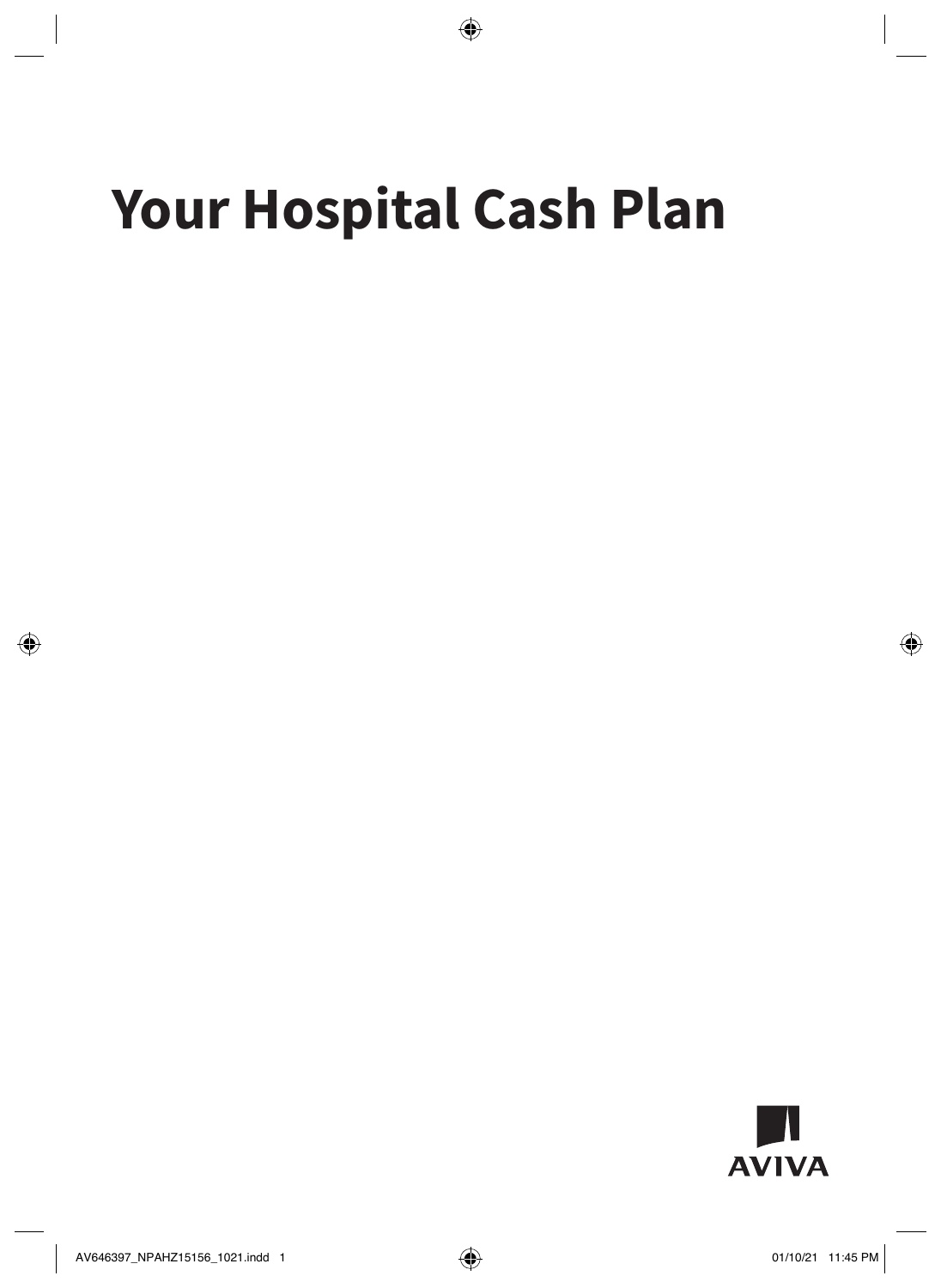# **How to get in touch**

**You** can write to **us** at:

Aviva,  $PO$  Box 3553 Norwich, NR1 3DA.

#### **To make a claim or check progress on a claim call us on 0800 051 5175**

Call **us** as soon as possible between 9am and 5pm Monday to Friday (excluding public and bank holidays).

A claims adviser will register **your** claim and give **you** guidance and support. The 'How do I make a claim?' section explains everything **you** need to know.

Alternatively, **you** can email **us** at: [hcpamoa@aviva.com](mailto:hcpamoa@aviva.com)

#### **For anything else call us on 0800 158 3993**

If **you** have any questions or want to make any changes to **your** insurance call **us** between 9am and 5pm Monday to Friday (excluding public and bank holidays).

Alternatively, **you** can email **us** at: [paadmin@aviva.com](mailto:paadmin@aviva.com)

#### **Please note:**

- When writing or sending an email, please help **us** by quoting **your** policy number on all correspondence. **You** can find this on **your** policy schedule.
- For email correspondence any details **you** submit will not be secure whilst being submitted.
- Calls to 0800 numbers from UK landlines and mobiles are free.
- For **our** joint protection telephone calls may be recorded and/or monitored.

### **Your cancellation rights**

**You** have the statutory right to cancel **your** insurance within 14 days from the day of purchase or the day on which **you** receive your policy documentation, whichever is the later.

If **you** cancel during this period, **you** are entitled to a full refund of the premium paid. If **you** have made a claim and then cancel within this period, **you** will receive a refund for the premium paid less a proportionate deduction for the time **we** have provided cover. If any premium is due up to the date of cancellation, **we** will collect this on the date outlined in **your** cancellation letter.

To cancel, please call 0800 158 3993 or write to Aviva, PO Box 3553, Norwich, NR1 3DA.

If **you** don't cancel in this period, **your** insurance will continue in force and **you** must pay the premium.

For **your** cancellation rights outside the statutory cooling-off period, please see the 'When this insurance will end' section.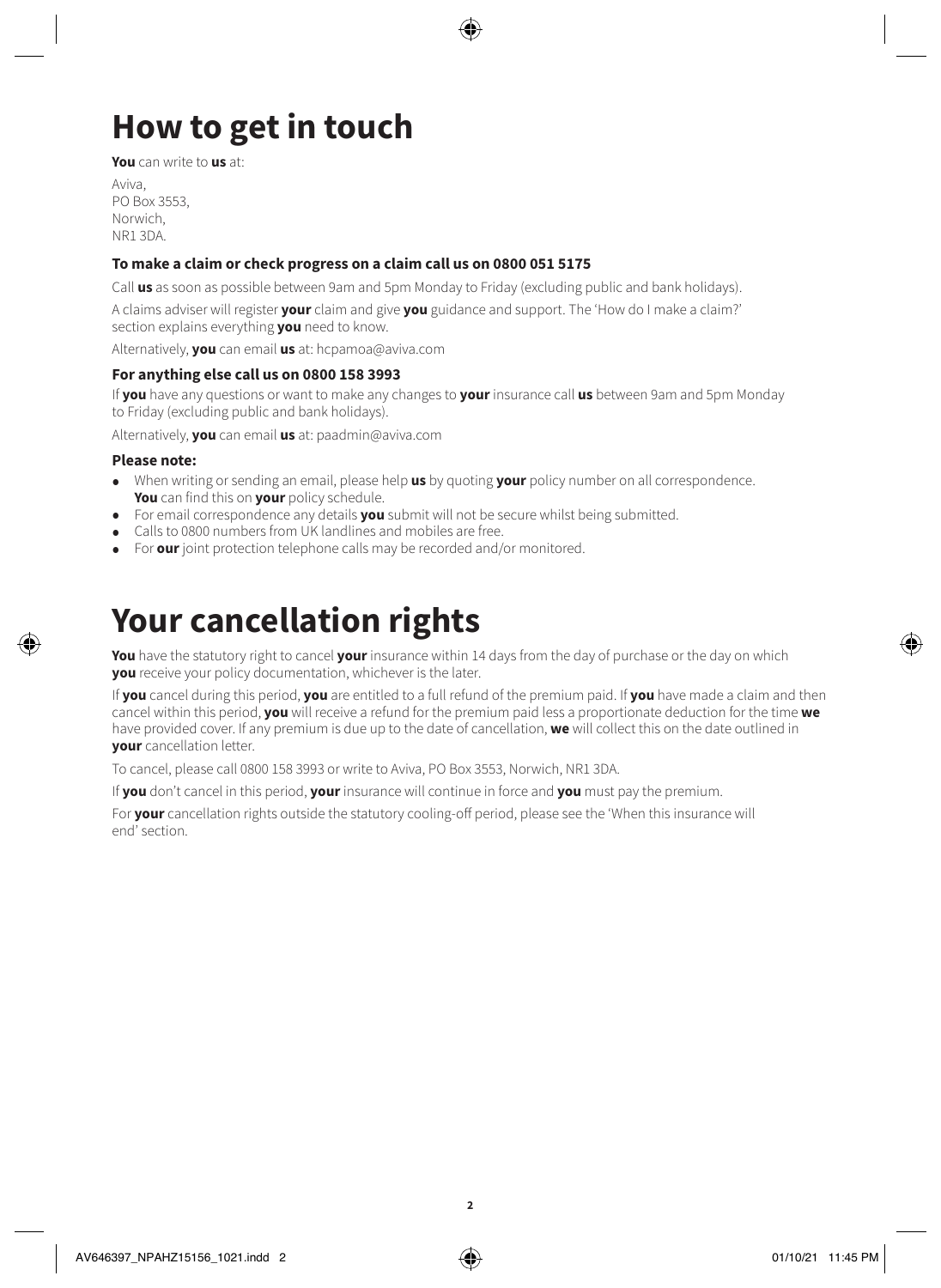### **Contents**

| How to get in touch                                               | $\overline{2}$ |
|-------------------------------------------------------------------|----------------|
| <b>Your cancellation rights</b>                                   | 2              |
| <b>Your Hospital Cash Plan</b>                                    |                |
| • The contract of insurance                                       |                |
| • What this insurance does and does not do                        |                |
| What we mean by certain words                                     | 5              |
| Am I eligible for this insurance?                                 | 5              |
| • Who can I insure on my insurance?                               |                |
| Important Notice - Information and changes we need to know about  | 6              |
| <b>Your cover</b>                                                 | 7              |
| How to make a claim                                               | 8              |
| Supporting information you will need to provide<br>$\bullet$      |                |
| How you are paid                                                  |                |
| <b>Payment of premium</b>                                         | 8              |
| Changes we can make to premium, cover and/or terms and conditions | 8              |
| When this insurance will end                                      | 9              |
| <b>Complaints procedure</b>                                       |                |
| <b>General information</b>                                        |                |
| <b>Data Protection - Privacy Notice</b>                           |                |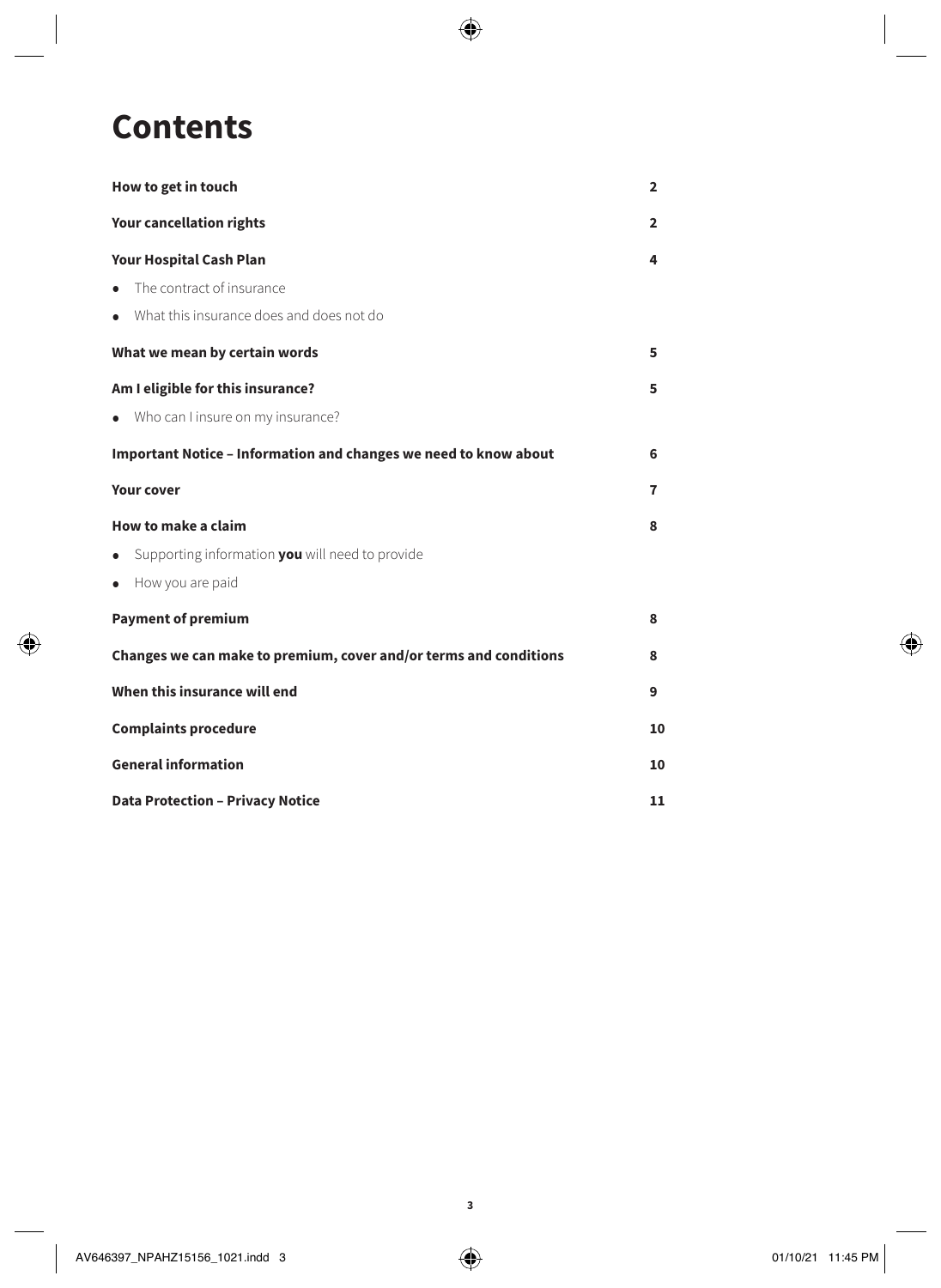# **Your Hospital Cash Plan**

Thank **you** for choosing this insurance.

This is **your** policy booklet which sets out the terms of this insurance cover. It tells **you** all **you** need to know about **your** Hospital Cash Plan. Details of the cover **you** have chosen are shown in **your** current policy schedule.

Please read this policy booklet and **your** policy schedule and familiarise yourself with the cover provided by this insurance and all the terms, conditions and exclusions that apply.

Please keep them in a safe place and make sure a relative or close friend knows where to find them.

If any of the details on **your** policy schedule are incorrect or **you** need to advise **us** of any of the changes listed in the 'Changes we need to know about' section, please contact **us** straight away and **we** will send **you** updated policy documents with the correct details.

### **The contract of insurance**

This policy booklet and **your** policy schedule form the contract of insurance between **you** and **us**. Please read them and keep them safe. In return for payment of **your** premium and subject to the terms, limitations and exclusions of this contract **we** will pay the amount shown on **your** policy schedule that apply at the time of hospitalisation.

If any **insured persons** do not comply with the terms and conditions of the contract of insurance **you** may not be entitled to make a claim in respect of them.

### **What this insurance does**

Following a stay in hospital for treatment which is medically necessary, this insurance will pay a benefit for every 24 hour period **you** or **your partner** or **your children** (if they are protected by this insurance) were hospitalised.

The amount of benefit **we** pay for each 24 hour period **you** spend in hospital and the maximum amount **we** will pay overall on this insurance is shown in **your** current policy schedule.

This insurance is intended to cover **you** against most hospital stays. However there are situations which are not covered by this insurance. The details of **your** cover, terms and conditions and exclusions can be found in the 'Your cover' section.

### **What this insurance does not do**

This insurance is not intended to cover an **insured person** for any hospital stay for a **medical condition** that **you** knew about before **you** took out this insurance, such as for a pre-existing illness, sickness or disease.

It also does not cover any hospital stay as a result of a self inflicted injury, cosmetic surgery or treatment which is not medically necessary or for any injury that happened before the **insured person** took out this insurance.

The details of **your** cover, terms and conditions and exclusions can be found in the 'Your cover' section.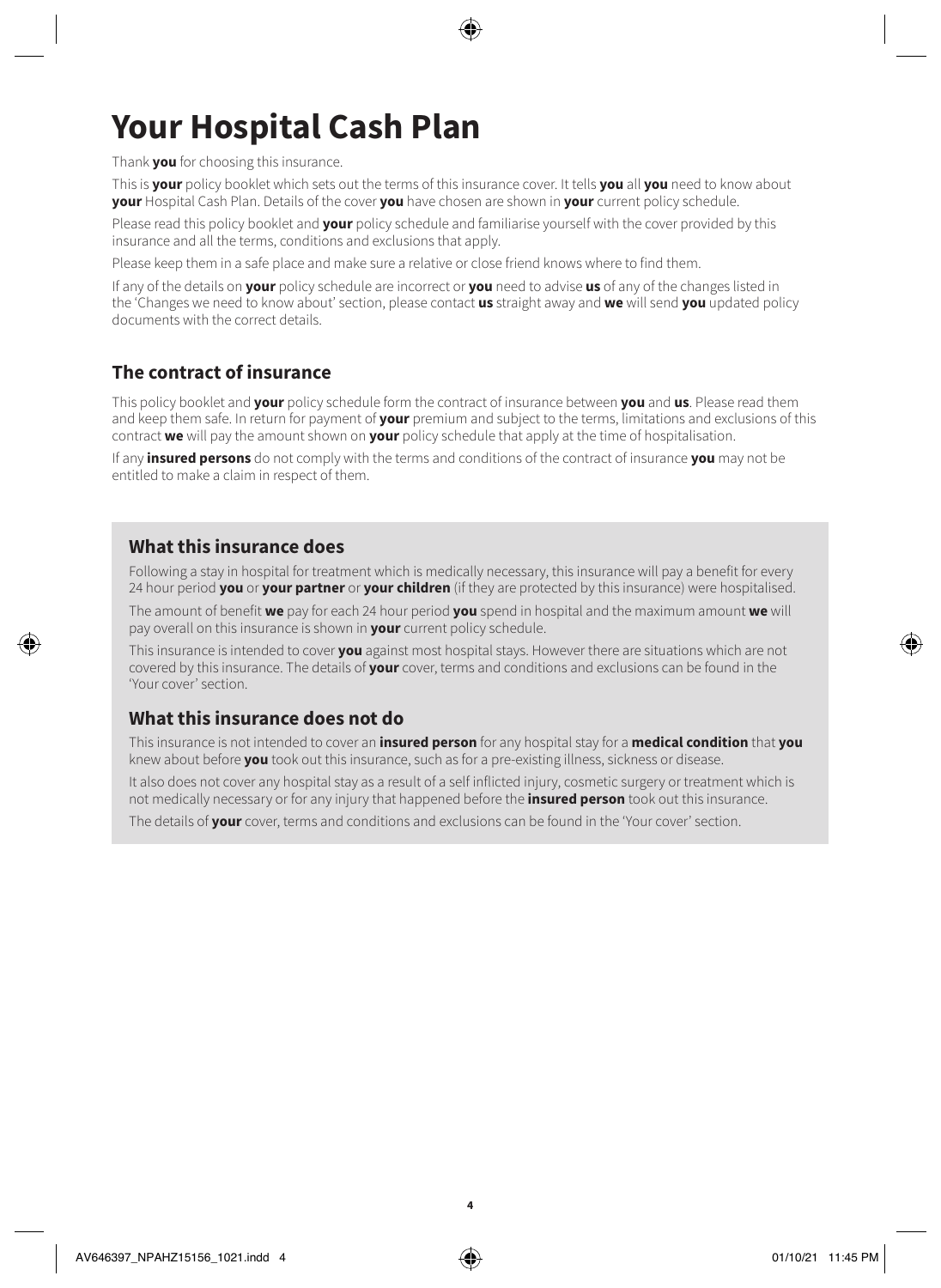### **What we mean by certain words**

Where you see the following words written in **bold** they have the following specific meanings:

'**Child**' and '**children**' means your dependent:

|                      | - Children:                                                                                                                                                 |
|----------------------|-------------------------------------------------------------------------------------------------------------------------------------------------------------|
|                      | - Step-children; and                                                                                                                                        |
|                      | - Legally adopted children                                                                                                                                  |
| 'Doctor'             | means a qualified medical practitioner or specialist (other than an <b>insured person</b> or a<br>member of their family).                                  |
| 'Insured person'     | means you and any eligible person you have chosen to add and we have agreed to cover under<br><b>your</b> insurance.                                        |
| 'Medical condition'  | an illness, sickness or disease.                                                                                                                            |
| 'Partner'            | means your husband or wife, domestic or civil partner who lives with you at the same address.<br>This does not include any business partners or associates. |
| 'UK'                 | means England, Scotland, Wales, Northern Ireland, the Channel Islands and the Isle of Man.                                                                  |
| 'We', 'us' and 'our' | means Aviva Insurance Limited.                                                                                                                              |
| 'You' and 'your'     | means the person who has been accepted by <b>us</b> for insurance, has paid or agreed to pay the<br>premiums and is named on the current policy schedule.   |

### **Am I eligible for this insurance?**

**You** must make sure **you** can answer 'yes' to all of the following statements at the start of and throughout the period of **your** insurance.

If **you** answer 'no' to any of the following statements **you** must contact **us** straight away as **you** are not eligible for this insurance and will not be entitled to make a claim.

- I am aged 18 years or over and under 70 years old
- My main private residence is in the **UK**

### **Who can I cover on my insurance?**

**You** can choose to add **your partner** and/or **children** to **your** insurance so they can also receive cover (as long as they are eligible and **you** pay the extra premium). The following sections explain what is required for them to be eligible.

#### **Your partner**

**You** can choose to add **your partner** to **your** insurance so they can also receive cover (as long as they are eligible and **you** pay the extra premium). The following sections explain what is required for them to be eligible.

For **your partner** to be eligible for this insurance, entitling **you** to make a claim in respect of them, **you** must make sure you can answer 'yes' to the following statements, at the time they are added to **your** insurance and throughout the period of **your** insurance.

If **you** answer 'no' to any of the following statements **you** must contact **us** straight away as they are not eligible for this insurance and **you** will not be entitled to make a claim.

- **Your partner** is aged 18 years or over and under 70 years old
- **Your partner** lives with **you**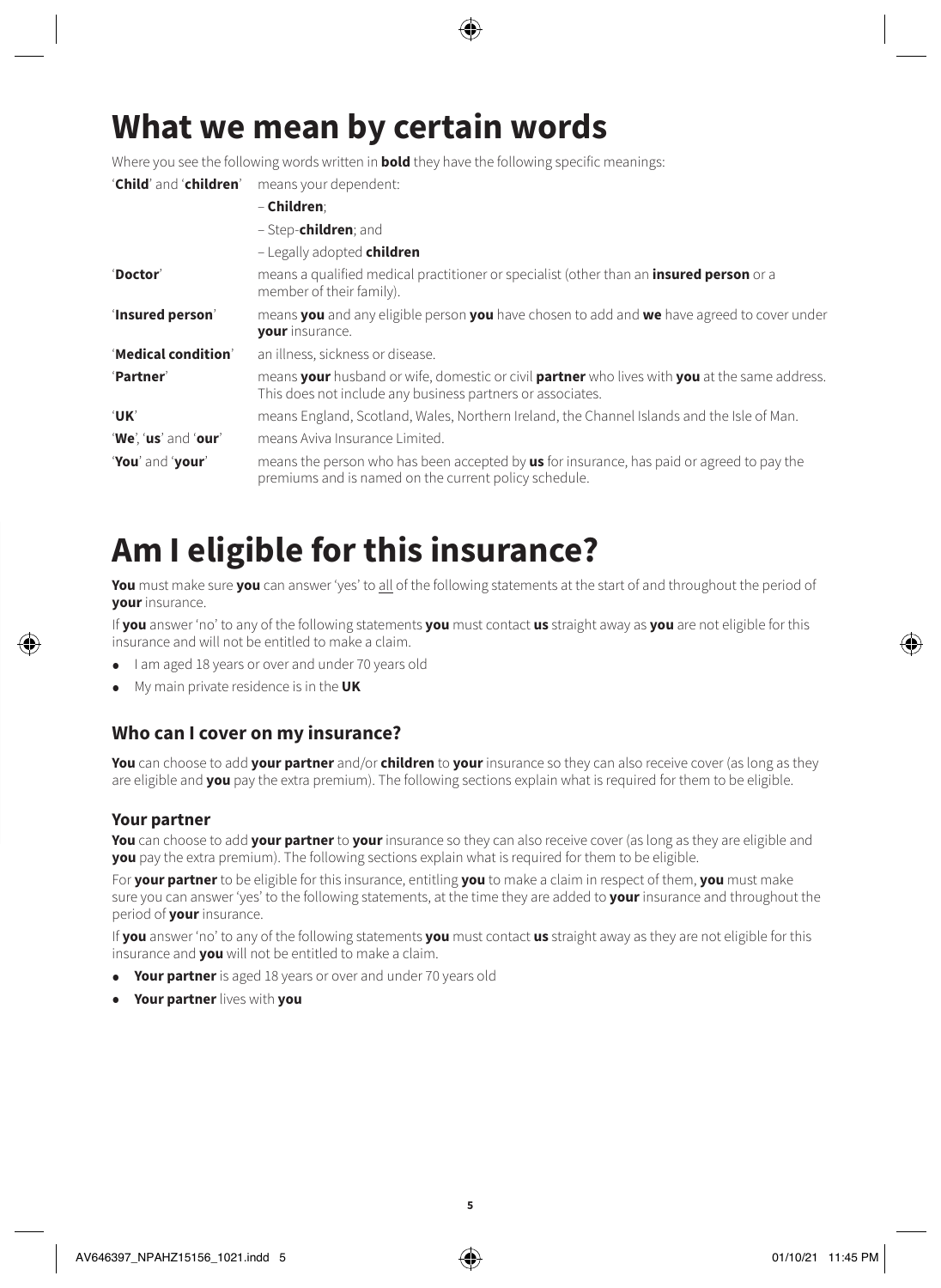#### **Your child/children**

For **your child/children** to be eligible for this insurance, so they can also receive cover (as long as they are eligible and **you** pay the extra premium) and for **you** to make a claim in respect of them, **you** must make sure **you** can answer 'yes' to all of the following at the time they are added to **your** insurance and throughout the period of **your** insurance.

If **you** answer 'no' to any of the following statements **you** must contact **us** straight away as **your child** is not eligible for this insurance and **you** will not be entitled to make a claim.

- **Your child** is aged 6 months or over and under 24 years old
- **Your child** lives with **you** or their other parent (**we** include **children** studying away from home who normally live with **you** or a parent outside term time)
- **Your child's** main private residence is in the **UK**

#### **Important note**

**You** must call **us** if **you**, **your partner** and/or **children** are no longer eligible for cover as this will affect **your** insurance and entitlement to make a claim.

If this happens **we** will:

- make the change to **your** policy with effect from the date **your partner** and/or **children** are no longer eligible for cover; and
- re-issue **your** policy documents to reflect the changes and **your** new monthly premium.

If **you** want this insurance to cover **your partner** and/or **your children** please get in touch. The 'How to get in touch' section at the beginning of this policy booklet tells **you** how.

Please also see the 'Changes we need to know about' and 'When this insurance will end' sections for more information.

### **Important Notice – Information and changes we need to know about**

**You** must take reasonable care to provide complete and accurate answers to the questions **we** ask when **you** take out and make changes to **your** policy. Please read any assumptions carefully and confirm if they apply to **your**  circumstances. Keeping your details up to date is really important. **We** need to be told whenever the following occur:

- Any information on **your** current policy schedule changes.
- **You** want to add or remove a **partner** or **child** to/from **your** insurance.
- **Your** main private residence is no longer in the **UK**.
- **Your partner** no longer lives with **you**.
- **You** or **your partner** reaches age 70.
- The last/youngest of **your children** has reached age 24.
- None of **your children** are still living with either parent.
- None of **your children** are still living in the **UK**.
- An **insured person** dies.

When **you** inform **us** of a change, **we** will tell **you** if this affects **your** policy, for example whether the change will result in revised terms and/or premium being applied to **your** policy.

If **you** fail to provide complete and accurate information **we** may:

- cancel **your** insurance (please see the 'When this insurance will end' section for more information);
- refuse to pay any claim; or
- not pay any claim in full or the extent of the cover may be affected.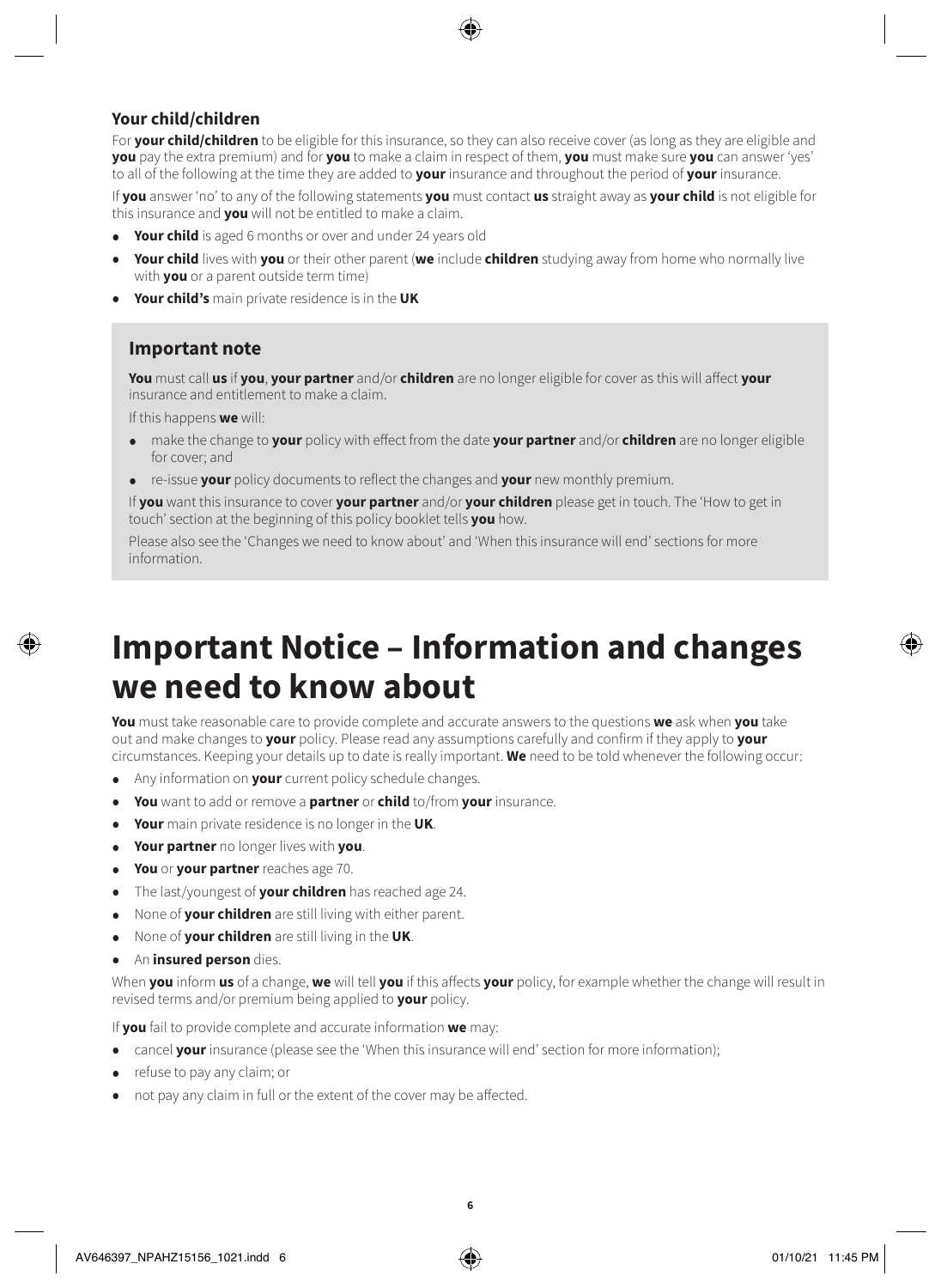## **Your cover**

**We** will provide the cover set out below and pay the benefit shown in **your** current policy schedule from the start date set out in **your** policy schedule.

To help you understand the cover sections below and what **we** mean by a '**medical condition**' please refer to the 'What we mean by certain words' section at the beginning of this policy booklet.

#### **What is covered**

**We** will pay a benefit for each 24-hour period an **insured person** is hospitalised in the **UK** for treatment which is medically necessary up to the maximum amount payable overall as stated in **your** policy schedule.

#### **What is not covered**

- 1. **We** will not pay for any hospitalisation resulting from any **medical condition** which:
	- has been diagnosed by a **doctor**; or
	- was undiagnosed, but where the **insured person** was undergoing or awaiting tests or further investigations by a **doctor** in relation to that **medical condition**, in the 24 month period immediately prior to the start of the **insured person's** cover.

This exclusion will not apply when the **insured person** has been without treatment for the **medical condition** for a continuous period of 24 months after the start of their cover.

- 2. **We** will not pay for any hospitalisation for an injury that happened prior to the start of the **insured person's** cover.
- 3. **We** will not pay any claim for hospitalisation in a psychiatric ward, nursing, convalescent or residential care home, rehabilitation centre, or any establishment used primarily for the treatment of alcohol or drug addiction; or any similar wards/units within a hospital which provide any of these services.
- 4. **We** will not pay any claim which results from the **insured person's**:
	- attempted suicide or deliberate self inflicted injury;
	- cosmetic surgery or any other treatment which a **doctor** does not confirm is medically necessary;
	- reckless and deliberate exposure to known danger (except in an attempt to save human life);
	- use of drugs;
	- use of medicines for treating drug addiction;
	- participation in or acting as an accessory to any crime or attempted crime;
	- participation in, practice or training for any sport as a professional sportsperson.
- 5. **We** will not pay any claim resulting from the **insured person** being in control of a motor vehicle and:
	- acting in a dangerous or reckless manner; or
	- drink or drug driving.
- 6. If **your** claim is in any way dishonest or exaggerated **we** will not pay any benefit under this insurance or return any premium to **you** and **we** may cancel the insurance immediately and backdate the cancellation to the date of the fraudulent claim. **You** will have to return any benefits already paid in relation to the claim. **We** may also take legal action against **you**.
- 7. **We** will not pay for any consequence whatsoever which is the direct or indirect result of any of the following, or anything connected with any of the following, whether or not such consequence has been contributed to by any other cause or event:
	- (a) war, invasion, act of foreign enemy, hostilities or a warlike operation or operations (whether war be declared or not), civil war, rebellion, revolution, insurrection, civil commotion assuming the proportions of or amounting to an uprising, military or usurped power.
	- (b) any action taken in controlling, preventing, suppressing, or in any way relating to, (a) above.
- 8. **We** will not pay for any claim directly or indirectly caused by ionising radiation or radioactive contamination from nuclear waste or the radioactive, toxic, explosive or other dangerous properties of explosive nuclear equipment.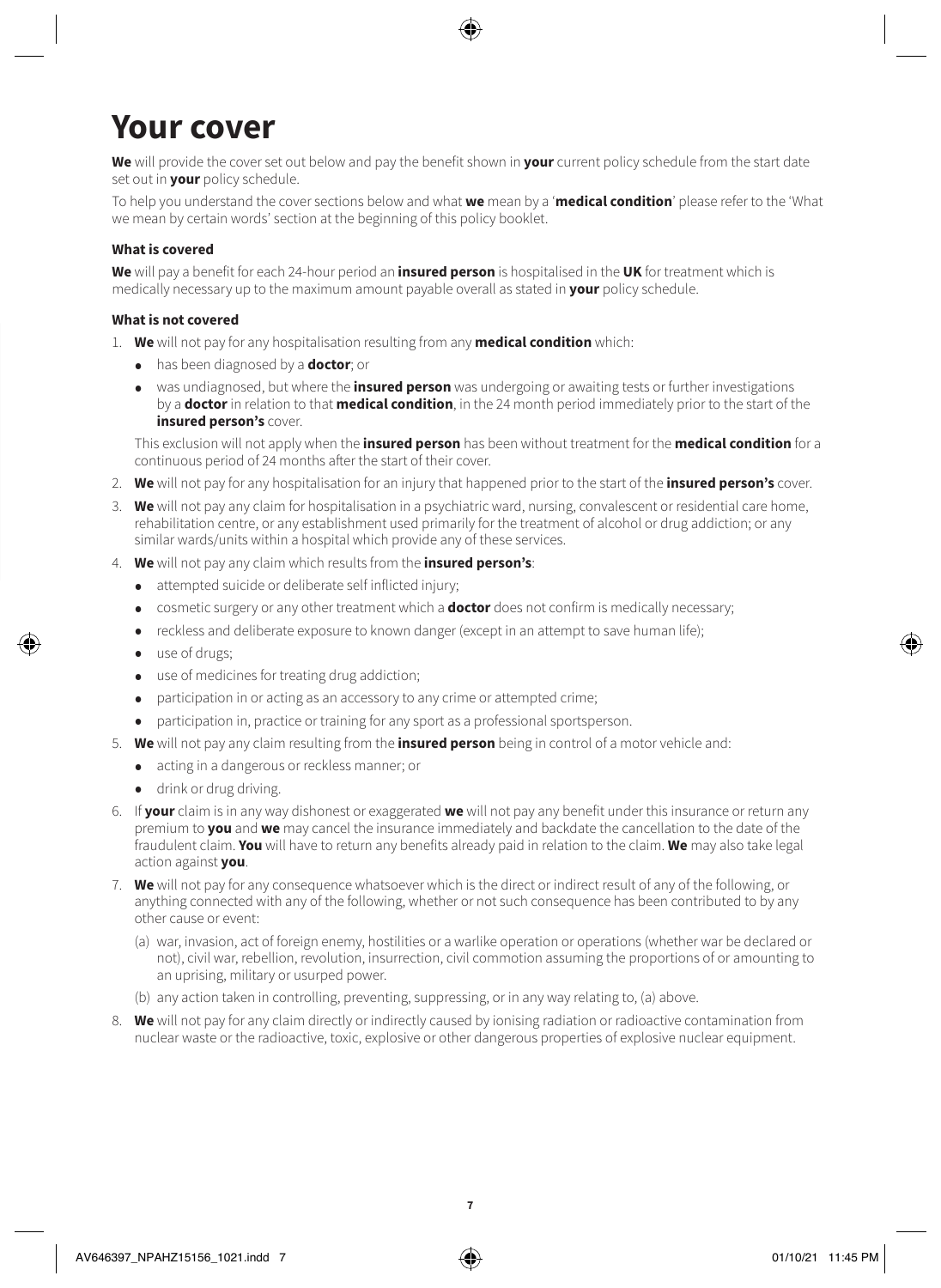# **How to make a claim**

It is important that **you** register **your** claim as soon as possible by calling 0800 051 5175 between 9am and 5pm Monday to Friday (excluding public and bank holidays). Please quote **your** policy number.

- **We** may send **you** a claim form to complete and return.
- **We** may also ask the **insured person** to sign a Form of Consent to enable **us**, where applicable, to contact their **doctor** and the hospital which is treating them.

#### **Supporting information you will need to provide**

#### **For all claims:**

- **You** will need to provide a document from the hospital or **doctor** confirming the length of the **insured person's** stay in hospital.
- As well as approaching healthcare and/or other professionals at our own cost **we** may ask the **insured person** to supply further information or evidence to help **us** assess and/or validate **your** claim.

**You** must supply and pay for all further information or evidence that **we** may reasonably ask **you** for.

The type of information and evidence **we** need will depend on the circumstances of **your** claim. In all cases we will only ask for information which is relevant to the **insured person's** claim, the treatment received or relevant previous medical history.

#### **How you are paid**

Payments will be made directly to the **insured person** in respect of whom the claim is being made or the executor/ administrator of their estate, unless the **insured person** is aged under 16, in which case payments will be made to **you**.

### **Payment of premium**

The policy premium is payable monthly and the amount is shown on **your** current policy schedule. It is due on (or within 3 working days of) the first premium due date, as advised to **you** in **your** 'Confirmation of your Direct Debit instructions' document, and then on your chosen collection date each following month thereafter. If **you** do not pay the first premium, this insurance policy will not be valid.

Cover begins on the effective date shown on **your** current policy schedule, and **your** monthly period will continue for each full month thereafter. For example; if **your** effective date is 10th March, each monthly period will start on the 10th of the month and run until the 9th of the following month.

If **you** fail to pay any premium on the date it is due or, if applicable, when requested on a later date, cover will not be in force from the end of the last period for which **you** have paid. Following notification to **you** in the event of continued non-payment, **your** cover will not resume, and **your** policy will be cancelled. If the unpaid premium is paid when requested by **us**, cover will continue as if it had been paid on the due date.

### **Changes we can make to premium, cover and/or terms and conditions**

- 1. **We** can, after taking a fair and reasonable view, make changes to **your** premium, policy cover and/or terms and conditions of insurance to reflect changes in:
	- **our** expectation of the future cost of providing cover;<br>• **our** expectation of the future costs of administering **v**
	- **our** expectation of the future costs of administering **your** insurance.

These changes will be notified to **you** in writing at least 45 days before they become effective. Premiums and/or policy cover may go up or down but **we** will not recoup past losses. If any change is made **we** will not make another for at least 12 months.

2. Additionally, **we** can, at any time and after taking a fair and reasonable view, make changes to:

- **your** premium, cover and/or terms and conditions of insurance to reflect changes (affecting **us** or **your** insurance) in the law or regulation or the interpretation of law or regulation, or changes in taxation;
- **your** cover and/or terms and conditions of insurance to reflect decisions or recommendations of an Ombudsman, regulator or similar person, or any code of practice, with which **we** intend to comply;
- **your** cover and/or terms and conditions of insurance in order to rectify any mistakes that may be discovered or to make **your** insurance clearer and fairer to **you**.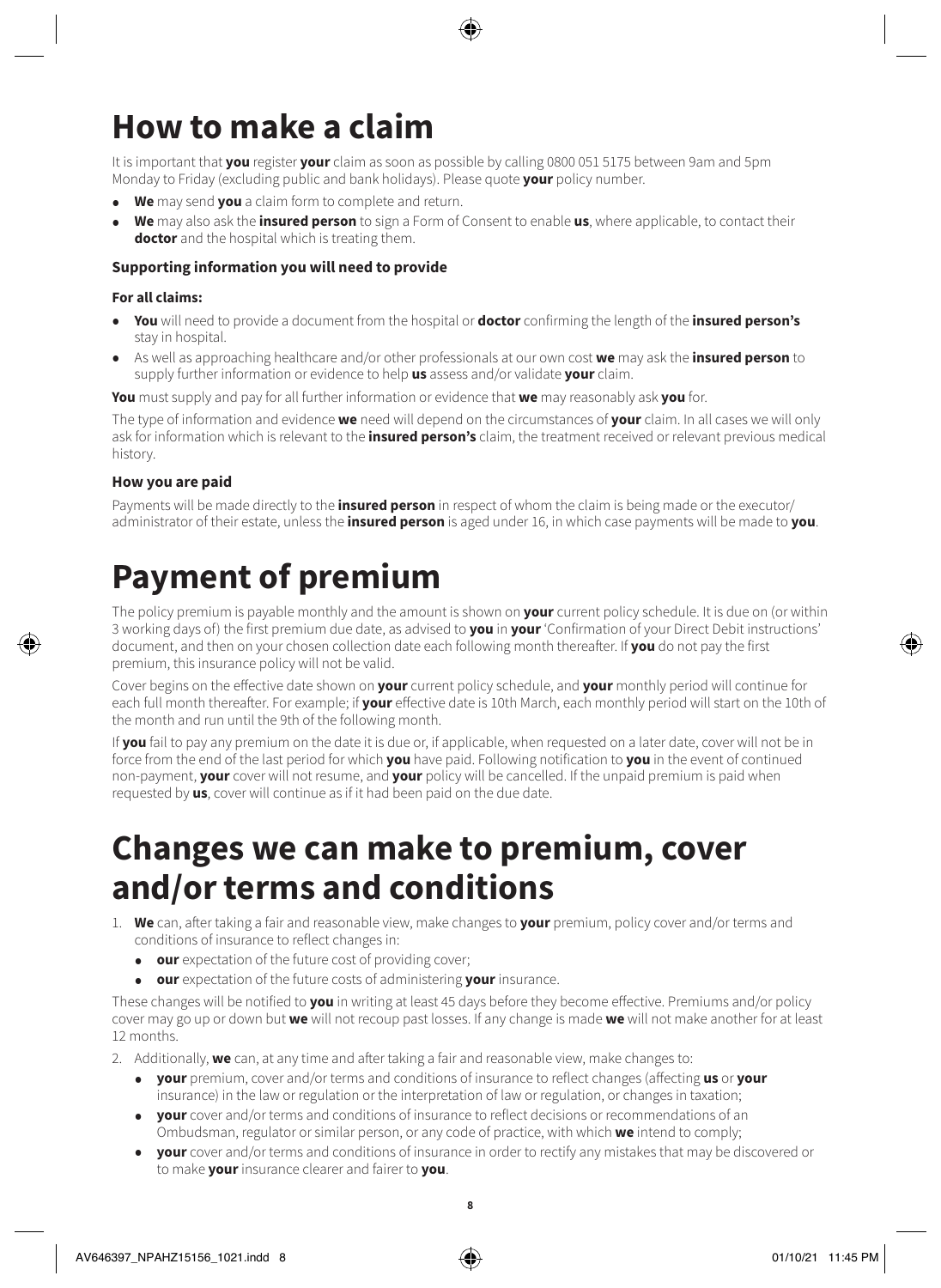These changes (together with the reasons for such changes) will be notified to **you** in writing at least 45 days in advance and there is no minimum period between changes.

Please note that **you** have the right to cancel **your** insurance at any time by contacting **us**. The 'How to get in touch' section at the beginning of this policy booklet tells **you** how.

### **When this insurance will end**

The cover provided by this insurance will end immediately in relation to all **insured persons** if any of the following happen:

- **you** reach 70 years of age;
- **your** main private residence is no longer in the **UK**;
- **you** have received the maximum amount payable overall as shown in **your** policy schedule; or
- **you** die.

If **your** insurance ends for any of the reasons above **you** will be entitled to a refund of the premium paid less a proportionate deduction for the time for which **you** have been covered. If any premium is due up to the date of cancellation **we** will collect this on the date outlined in **your** cancellation letter.

#### **Your right to cancel**

Following the expiry of **your** 14 day statutory cooling-off period, **you** continue to have the right to cancel **your** insurance at any time. If **you** wish to cancel please call **us** on 0800 158 3993, email **us** at paadmin@aviva.com or write to Aviva, PO Box 3553, Norwich, NR1 3DA. **You** will receive a refund for any advance premium paid less a proportionate deduction for the time **we** have provided cover. If any premium is due up to the date of cancellation **we** will collect this on the date outlined in **your** cancellation letter.

#### **Our right to cancel**

**We** (or any agent **we** appoint and who acts with **our** specific authority) may cancel this insurance where there is a valid reason for doing so, by sending at least seven days written notice to **your** last known postal and/or e-mail address setting out the reason for cancellation.

Valid reasons include but are not limited to where:

- **our** investigations provide evidence of fraud or **you** have failed to give **us** complete and accurate information. In which case, **we** may cancel the policy immediately and backdate the cancellation to the date of the fraud or when **you** provided **us** with incomplete information.
- **we** have been unable to collect **your** premium, and following notification to **you**, there is continued non-payment. Please see the 'Payment of premium' section for more detail.
- **we** offer **you** an equivalent alternative product (which does not disadvantage **you**). In this event **we** will give **you** at least 45 days notice of cancellation; or
- **we** no longer provide this product and are not offering an equivalent alternative product. In this event **we** will give **you** at least 90 days notice.

If **we** cancel the insurance under this section, **you** will be entitled to a refund of the premium paid in respect of the cancelled cover, less a proportionate deduction for the time **we** have provided such cover, unless the reason for cancellation is fraud. If any premium is due up to the date of cancellation, **we** will collect this on the date outlined in **your** cancellation letter.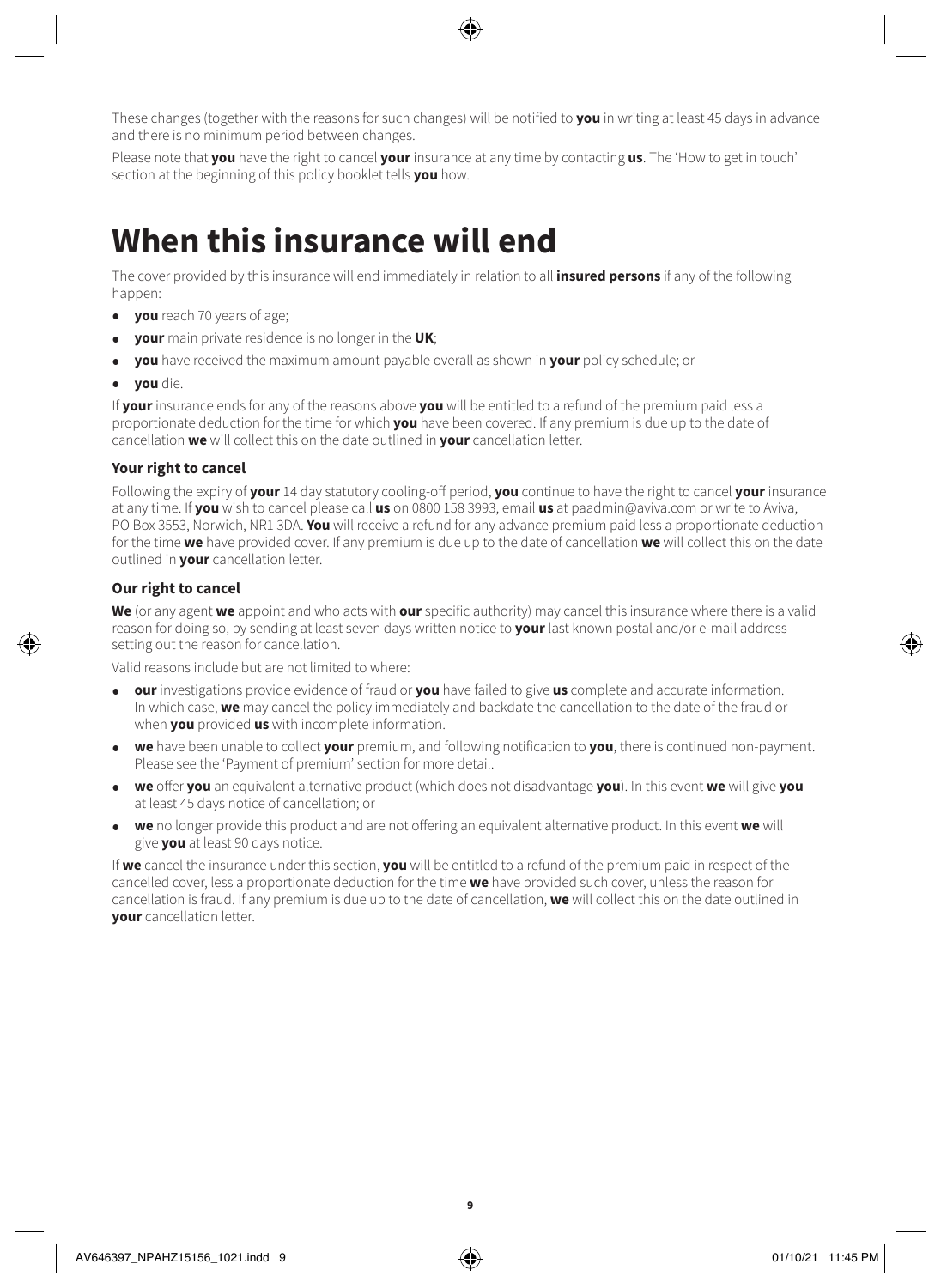# **Complaints procedure**

#### **Our Promise of Service**

**Our** goal is to give excellent service to all **our** customers but **we** recognise that things do go wrong occasionally. **We** take all complaints **we** receive seriously and aim to resolve all **our** customers' problems promptly. To ensure that **we** provide the kind of service **you** expect **we** welcome **your** feedback. **We** will record and analyse **your** comments to make sure **we** continually improve the service **we** offer.

#### **What will happen if you complain**

- **We** will acknowledge **your** complaint promptly.
- **We** aim to resolve all complaints as quickly as possible.

Most of **our** customers' concerns can be resolved quickly but occasionally more detailed enquiries are needed. If this is likely, **we** will contact **you** with an update within 10 working days of receipt and give **you** an expected date of response.

#### **What to do if you are unhappy**

If **you** are unhappy with any aspect of the handling of **your** insurance **we** would encourage **you**, in the first instance, to seek resolution by contacting **us** as follows:

- write to Aviva, PO Box 3553, Norwich, NR1 3DA or telephone 0800 158 3993, and ask **your** contact to review the problem.
- **Our** opening hours are between 9am and 5pm, Monday to Friday (excluding public and bank holidays).

If **you** are unhappy with the outcome of **your** complaint **you** may refer the matter to the Financial Ombudsman Service at:

The Financial Ombudsman Service Exchange Tower, London, E14 9SR.

#### **Telephone:**

0800 023 4567 (calls from UK landlines and mobiles are free) or 0300 123 9123

Or simply log on to their website at **[www.financial-ombudsman.org.uk](http://www.financial-ombudsman.org.uk)**.

Whilst **we** are bound by the decision of the Financial Ombudsman Service, **you** are not. Following the complaints procedure does not affect **your** right to take legal action.

For products **you** bought online from **us**, **you** can also use the European Commission's Online Dispute Resolution (<http://ec.europa.eu/odr>) service to make a complaint. The purpose of this platform is to identify a suitable Alternative Dispute Resolution (ADR) provider and **we** expect that this will be the Financial Ombudsman Service. Please be aware that the Financial Ombudsman Service will only be able to consider **your** complaint after **we** have had the opportunity to consider and resolve it.

### **General information**

This insurance is underwritten by Aviva Insurance Limited.

#### **Our regulatory status**

**We** are authorised by the Prudential Regulation Authority and regulated by the Financial Conduct Authority and the Prudential Regulation Authority. **We** are registered as Aviva Insurance Limited, Pitheavlis, Perth, PH2 0NH and **our** firm's reference number is 202153.

**You** may check this information and obtain further information about how the Financial Conduct Authority protects **you** by visiting their website [www.fca.org.uk](http://www.fca.org.uk).

#### **Use of language**

Unless otherwise agreed, the contractual terms and conditions and other information relating to this contract will be in English.

#### **Choice of law**

The law of England and Wales will apply to this contract unless:

- 1. **you** and **we** agree otherwise; or
- 2. at the effective date of the contract **you** are a resident of Scotland or Northern Ireland, in which case (in the absence of agreement to the contrary) the law of that country will apply.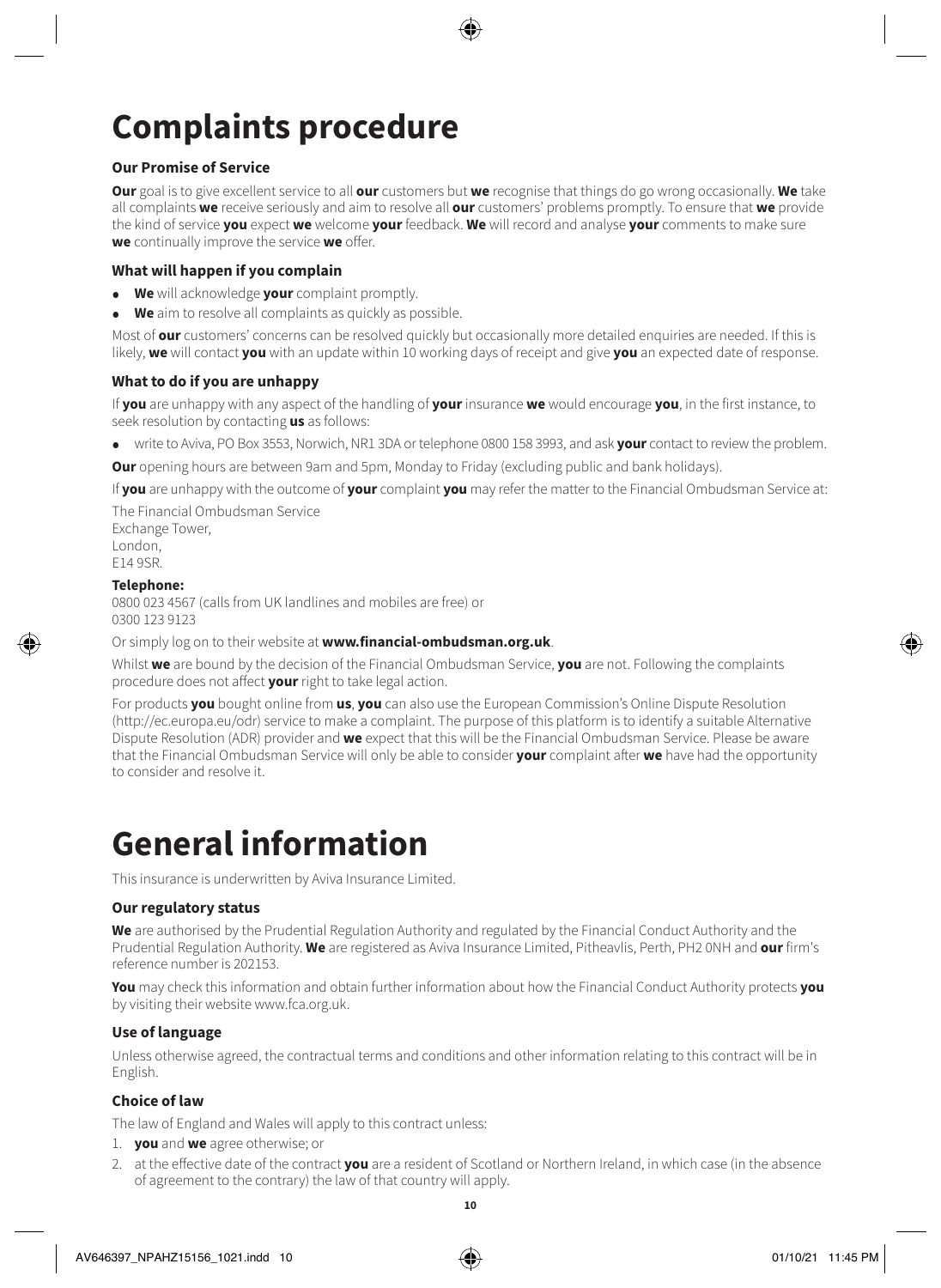# **Data Protection – Privacy Notice**

Aviva Insurance Limited is the main company responsible for your Personal Information (known as the controller). Aviva UK Digital Limited act as an additional data controller for the sale and distribution of the product.

We collect and use Personal Information about you in relation to our products and services. Personal Information means any information relating to you or another living individual who is identifiable by us. The type of Personal Information we collect and use will depend on our relationship with you and may include more general information (e.g. your name, date of birth, contact details) or more sensitive information (e.g. details of your health or criminal convictions).

Some of the Personal Information we use may be provided to us by a third party. This may include information already held about you within the Aviva group, information we obtain from publicly available records, third parties and from industry databases, including fraud prevention agencies and databases.

This notice explains the most important aspects of how we use your Personal Information, but you can get more information by viewing our full privacy policy at [aviva.co.uk/privacypolicy](http://www.aviva.co.uk/privacypolicy) or requesting a copy by writing to us at: The Data Protection Team, Aviva, PO Box 7684, Pitheavlis, Perth PH2 1JR. If you are providing Personal Information about another person you should show them this notice.

We use your Personal Information for a number of purposes including providing our products and services and for fraud prevention.

We also use profiling and other data analysis to understand our customers better, e.g. what kind of content or products would be of most interest, and to predict the likelihood of certain events arising, e.g. to assess insurance risk or the likelihood of fraud.

We may carry out automated decision making to decide on what terms we can provide products and services, deal with claims and carry out fraud checks. More information about this, including your right to request that certain automated decisions we make have human involvement, can be found in the "Automated Decision Making" section of our full privacy policy.

We may process information from a credit reference agency, including a quotation search where you are offered an Aviva credit payment facility. More information about this can be found in the "Credit Reference Agencies" section of our full privacy policy.

We may use Personal Information we hold about you across the Aviva group for marketing purposes, including sending marketing communications in accordance with your preferences. If you wish to amend your marketing preferences please contact us at: [contactus@aviva.com](mailto:contactus@aviva.com) or by writing to us at: Aviva, Freepost, Mailing Exclusion Team, Unit 5, Wanlip Road Ind Est, Syston, Leicester, LE7 1PD. More information about this can be found in the "Marketing" section of our full privacy policy.

Your Personal Information may be shared with other Aviva group companies and third parties (including our suppliers such as those who provide claims services and regulatory and law enforcement bodies). We may transfer your Personal Information to countries outside of the UK but will always ensure appropriate safeguards are in place when doing so.

You have certain data rights in relation to your Personal Information, including a right to access Personal Information, a right to correct inaccurate Personal Information and a right to erase or suspend our use of your Personal Information. These rights may also include a right to transfer your Personal Information to another organisation, a right to object to our use of your Personal Information, a right to withdraw consent and a right to complain to the data protection regulator. These rights may only apply in certain circumstances and are subject to certain exemptions. You can find out more about these rights in the "Data Rights" section of our full privacy policy or by contacting us at [dataprt@aviva.com.](mailto:dataprt@aviva.com)

### **Fraud prevention and detection**

In order to prevent and detect fraud we may at any time:

- Share information about you with other organisations and public bodies including the Police;
- Undertake credit searches and additional fraud searches;
- Check and/or file your details with fraud prevention agencies and databases, and if you give us false or inaccurate information and we suspect fraud, we will record this.

We can supply on request further details of the databases we access or contribute to. If you require further details please contact us.